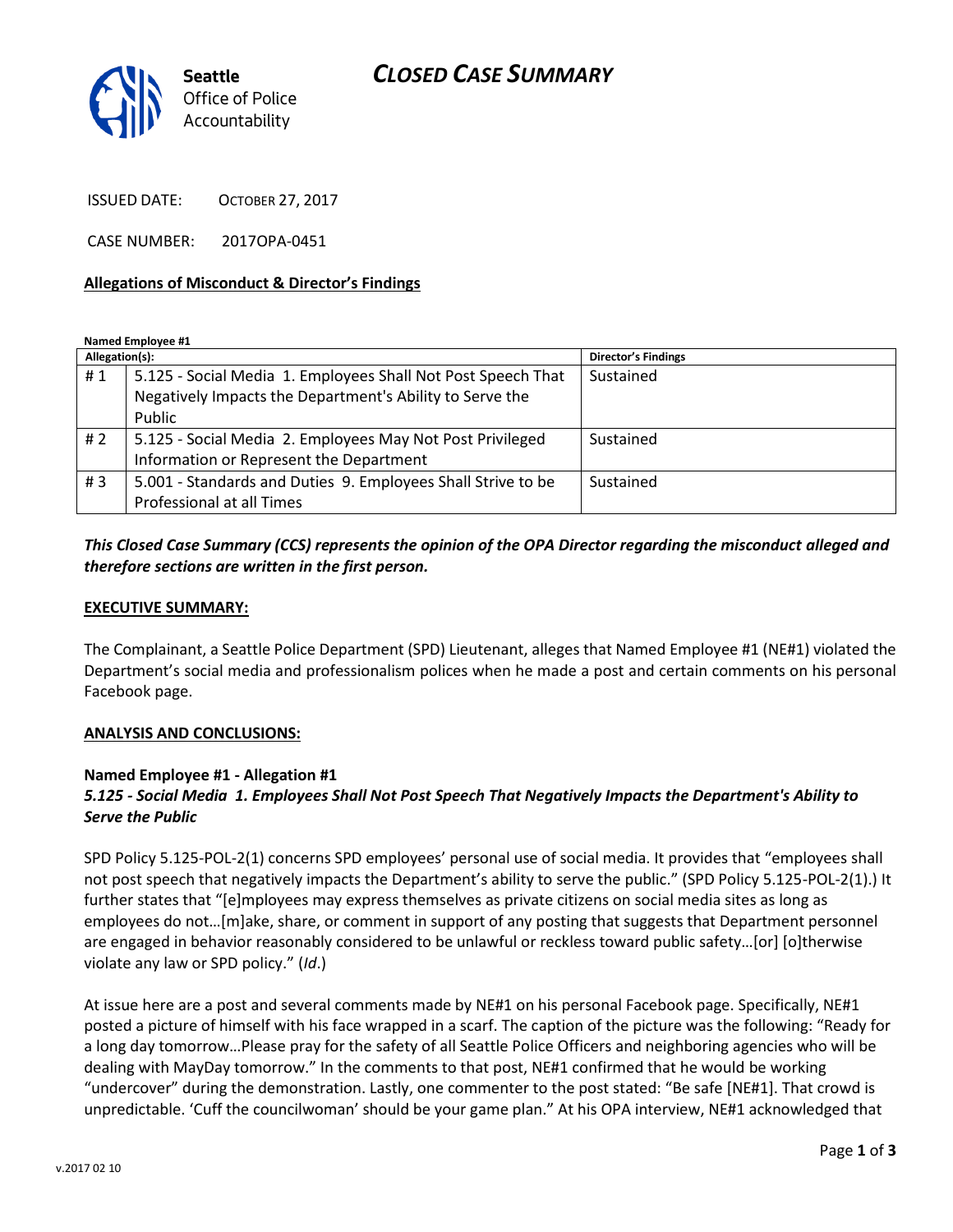

# *CLOSE CASE SUMMARY*

OPA CASE NUMBER: 2017OPA-0451

he understood the commentator to be referring to a sitting Seattle City Councilmember. In response to this comment, NE#1 stated: "I'm on a mission."

At his OPA interview, NE#1 confirmed that he made the post and comments in question. He indicated that he did so late at night prior to May Day. The next morning, he realized that they were inappropriate and removed them. However, the posts had already been observed by other SPD employees who reported them to the chain of command. A Lieutenant discussed the posts with NE#1 and informed him that he would not be working during May Day. NE#1 was sent home.

This post and the comments violated the Department's social medial policy in several respects. First, they violated policy by disclosing sensitive information, including the Department's tactics and staffing during portions of the May Day demonstration. Not only did this reveal confidential law enforcement information, but, as explained by the Lieutenant, it also implicated the safety of both NE#1 and other officers who may have been assigned to work the demonstration.

Second, NE#1's comments inappropriately suggested that he was going to handcuff and arrest a Seattle City Councilmember. Notably, prior to the May Day demonstration, a City Councilmember provided her opinion on the appropriateness of civil disobedience during May Day. NE#1's comment appeared to suggest that he would target this City Councilmember and arrest her, simply for exercising her First Amendment rights. Such an arrest would have clearly been unlawful.

The post and comments not only reflected poorly on NE#1, but also on the Department as a whole. When officers suggest that they will abuse their power or target citizens based on their exercise of free speech it sends a message that is contrary to the mission of the Department and it undermines the Department's ability to build trust with and serve the community.

For these reasons, the post and these comments violated SPD policy. As such, I recommend that this allegation be Sustained.

Recommended Finding: **Sustained**

### **Named Employee #1 - Allegation #2** *5.125 - Social Media 2. Employees May Not Post Privileged Information or Represent the Department*

SPD Policy 5.125-POL-2(2) provides that "[e]mployees shall not post or otherwise disseminate any confidential information they have access to as a result of their employment with the Department."

As indicated above, OPA's investigation yielded the conclusion that the information posted by NE#1 concerning his plainclothes assignment and consequently divulging the fact that plainclothes officers would be working the May Day demonstration was confidential and was available to NE#1 solely due to his employment at SPD. Accordingly, the disclosure of this information violated SPD policy.

As such, I recommend that this allegation be Sustained.